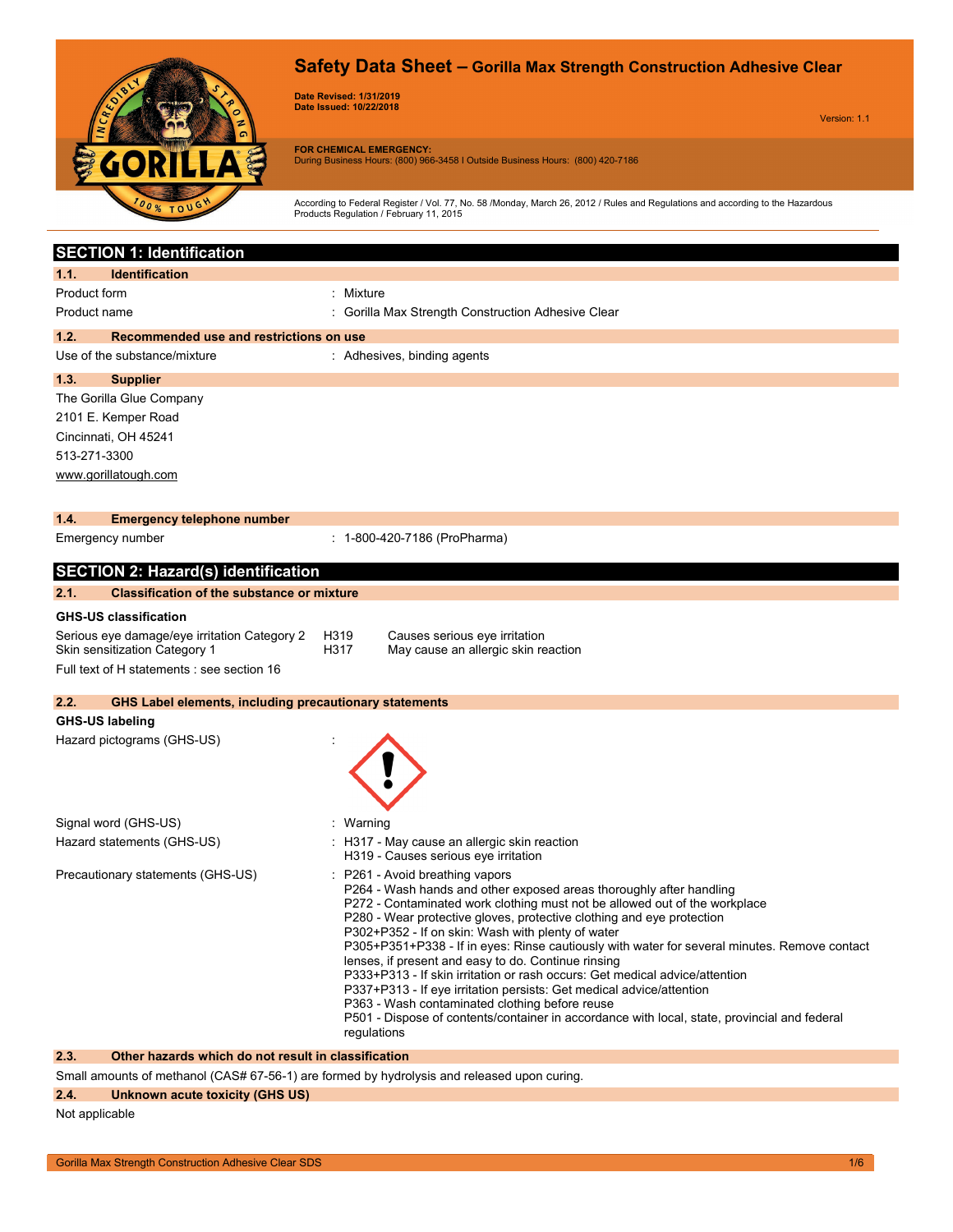# **Safety Data Sheet – Gorilla Max Strength Construction Adhesive Clear**



**Date Revised: 1/31/2019 Date Issued: 10/22/2018**

Version: 1.1

**FOR CHEMICAL EMERGENCY:** During Business Hours: (800) 966-3458 I Outside Business Hours: (800) 420-7186

According to Federal Register / Vol. 77, No. 58 /Monday, March 26, 2012 / Rules and Regulations and according to the Hazardous Products Regulation / February 11, 2015

### **SECTION 3: Composition/Information on ingredients**

### **3.1. Substances**

Not applicable

| <b>Name</b>                                     | <b>Product identifier</b> | $\frac{9}{6}$ | <b>GHS-US classification</b>                  |
|-------------------------------------------------|---------------------------|---------------|-----------------------------------------------|
| N-[3-(Trimethoxysilyl)propyl]-1,2-ethanediamine | $'$ (CAS No) 1760-24-3    | $1.0 - 5.0*$  | Eye Dam. 1, H318<br>Skin Sens, 1B, H317       |
| Additive*                                       | Mixture*                  | $0.1 - 1.0*$  | Skin Sens. 1. H317<br>Aquatic Chronic 2, H411 |

**\*Chemical name, CAS number and/or exact concentration have been withheld as a trade secret**

Full text of hazard classes and H-statements : see section 16

|                                       | <b>SECTION 4: First-aid measures</b>                            |                                                                                                                                                                                                                                 |  |
|---------------------------------------|-----------------------------------------------------------------|---------------------------------------------------------------------------------------------------------------------------------------------------------------------------------------------------------------------------------|--|
| 4.1.                                  | <b>Description of first aid measures</b>                        |                                                                                                                                                                                                                                 |  |
| First-aid measures general            |                                                                 | : Never give anything by mouth to an unconscious person. If you feel unwell, seek medical<br>advice.                                                                                                                            |  |
|                                       | First-aid measures after inhalation                             | : Allow victim to breathe fresh air. Allow the victim to rest.                                                                                                                                                                  |  |
| First-aid measures after skin contact |                                                                 | Remove affected clothing and wash all exposed skin area with mild soap and water, followed<br>by warm water rinse. If skin irritation or rash occurs: Get medical advice/attention. Wash<br>contaminated clothing before reuse. |  |
| First-aid measures after eye contact  |                                                                 | Rinse immediately with plenty of water. Obtain medical attention if pain, blinking or redness<br>persist.                                                                                                                       |  |
|                                       | First-aid measures after ingestion                              | : Rinse mouth. Do NOT induce vomiting. Obtain emergency medical attention.                                                                                                                                                      |  |
| 4.2.                                  | Most important symptoms and effects (acute and delayed)         |                                                                                                                                                                                                                                 |  |
| symptoms                              | Potential Adverse human health effects and                      | : No additional information available                                                                                                                                                                                           |  |
|                                       | Symptoms/injuries after inhalation                              | : May cause an allergic skin reaction.                                                                                                                                                                                          |  |
| 4.3.                                  | Immediate medical attention and special treatment, if necessary |                                                                                                                                                                                                                                 |  |
|                                       | No additional information available                             |                                                                                                                                                                                                                                 |  |
|                                       | <b>SECTION 5: Fire-fighting measures</b>                        |                                                                                                                                                                                                                                 |  |
| 5.1.                                  | Suitable (and unsuitable) extinguishing media                   |                                                                                                                                                                                                                                 |  |
| Suitable extinguishing media          |                                                                 | : Product is not flammable. Use extinguishing media appropriate for surrounding materials such<br>as: Foam. Dry powder. Carbon dioxide. Water spray. Sand.                                                                      |  |
|                                       | Unsuitable extinguishing media                                  | : Do not use a heavy water stream.                                                                                                                                                                                              |  |
| 5.2.                                  | Specific hazards arising from the chemical                      |                                                                                                                                                                                                                                 |  |
|                                       | No additional information available                             |                                                                                                                                                                                                                                 |  |
| 5.3.                                  | Special protective equipment and precautions for fire-fighters  |                                                                                                                                                                                                                                 |  |
| Firefighting instructions             |                                                                 | : Use water spray or fog for cooling exposed containers. Exercise caution when fighting any<br>chemical fire. Prevent fire-fighting water from entering environment.                                                            |  |
|                                       | Protection during firefighting                                  | : Do not enter fire area without proper protective equipment, including respiratory protection.                                                                                                                                 |  |
|                                       | <b>SECTION 6: Accidental release measures</b>                   |                                                                                                                                                                                                                                 |  |
| 6.1.                                  |                                                                 | Personal precautions, protective equipment and emergency procedures                                                                                                                                                             |  |
| 6.1.1.                                | For non-emergency personnel                                     |                                                                                                                                                                                                                                 |  |
|                                       | <b>Emergency procedures</b>                                     | : Evacuate unnecessary personnel.                                                                                                                                                                                               |  |
| 6.1.2.                                | For emergency responders                                        |                                                                                                                                                                                                                                 |  |

Emergency procedures in the settle state of the Senate area.

Protective equipment **in the case of the COV** control in Equip cleanup crew with proper protection.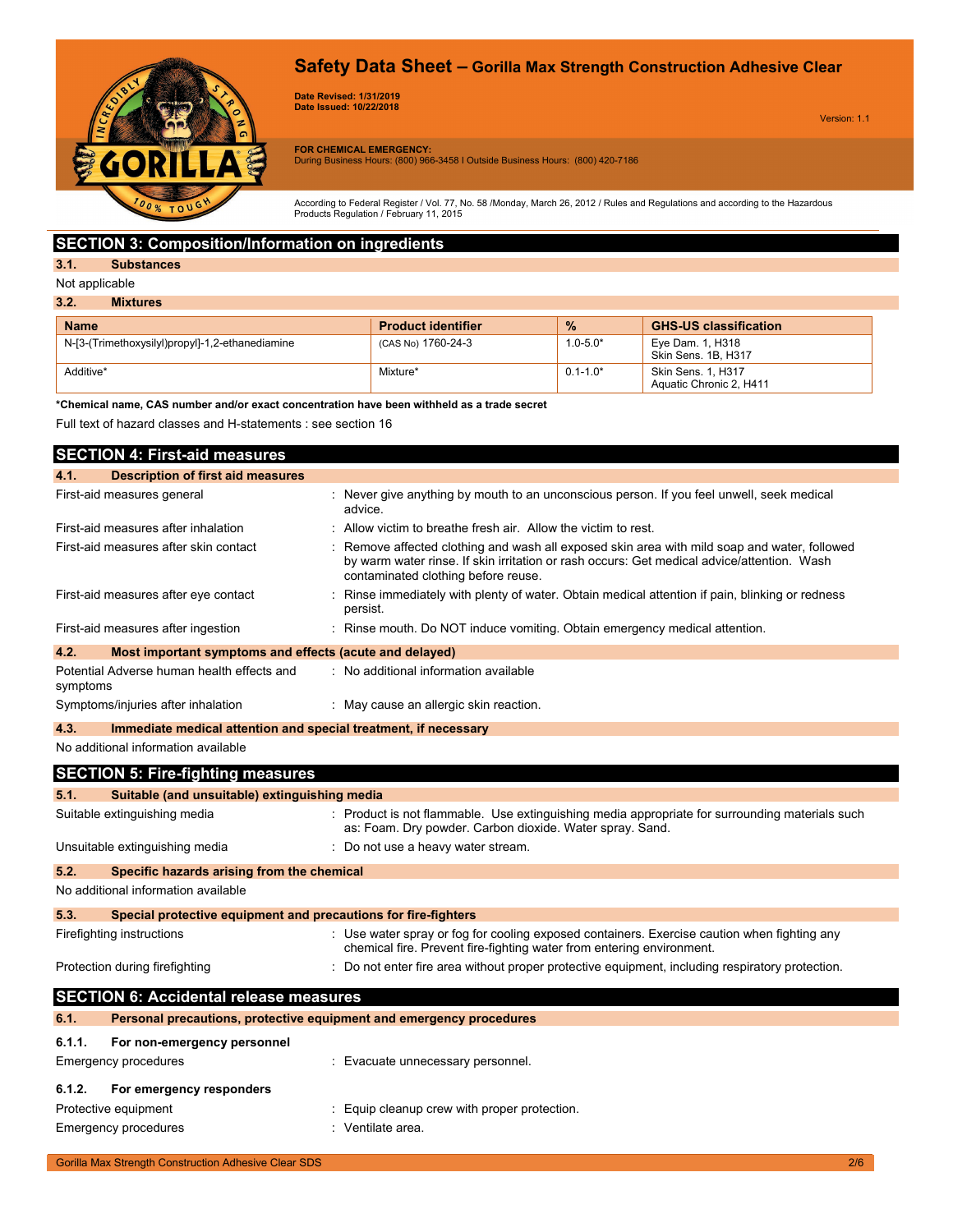

**Date Revised: 1/31/2019 Date Issued: 10/22/2018**

Version: 1.1

**FOR CHEMICAL EMERGENCY:** During Business Hours: (800) 966-3458 I Outside Business Hours: (800) 420-7186

According to Federal Register / Vol. 77, No. 58 /Monday, March 26, 2012 / Rules and Regulations and according to the Hazardous Products Regulation / February 11, 2015

#### **6.2. Environmental precautions**

Prevent entry to sewers and public waters. Notify authorities if liquid enters sewers or public waters.

#### **6.3. Methods and material for containment and cleaning up**

Methods for cleaning up **intert in the spills** with inert solids, such as clay or diatomaceous earth as soon as possible. Collect spillage. Store away from other materials.

#### **6.4. Reference to other sections**

See Heading 8. Exposure controls and personal protection.

| <b>SECTION 7: Handling and storage</b>                               |                                                                                                                                                                                                                               |  |  |
|----------------------------------------------------------------------|-------------------------------------------------------------------------------------------------------------------------------------------------------------------------------------------------------------------------------|--|--|
| 7.1.<br><b>Precautions for safe handling</b>                         |                                                                                                                                                                                                                               |  |  |
| Precautions for safe handling                                        | : Wash hands and other exposed areas with mild soap and water before eating, drinking or<br>smoking and when leaving work. Provide good ventilation in process area to prevent formation<br>of vapor. Avoid breathing vapors. |  |  |
| Hygiene measures                                                     | : Contaminated work clothing should not be allowed out of the workplace. Wash contaminated<br>clothing before reuse.                                                                                                          |  |  |
| 7.2.<br>Conditions for safe storage, including any incompatibilities |                                                                                                                                                                                                                               |  |  |
| Storage conditions                                                   | : Keep only in the original container in a cool, well ventilated place. Keep container closed when<br>not in use.                                                                                                             |  |  |
| Incompatible products                                                | : Strong bases. Strong acids.                                                                                                                                                                                                 |  |  |
| Incompatible materials                                               | : No additional information available                                                                                                                                                                                         |  |  |

### **SECTION 8: Exposure controls/personal protection**

#### **8.1. Control parameters**

No established exposure limits for product or components.

#### **8.2. Appropriate engineering controls**

Emergency eye wash stations and safety showers should be available in the immediate work area. Maintain adequate ventilation.

#### **8.3. Individual protection measures/Personal protective equipment**

#### **Hand protection:**

Wear protective gloves

#### **Eye protection:**

Chemical goggles or safety glasses

#### **Respiratory protection:**

Not typically required; In case of inadequate ventilation wear NIOSH-approved respirator

#### **Other information:**

Do not eat, drink or smoke during use

### **SECTION 9: Physical and chemical properties**

| 9.1.           | Information on basic physical and chemical properties |                     |
|----------------|-------------------------------------------------------|---------------------|
| Physical state |                                                       | : Liquid            |
| Color          |                                                       | : Clear, Colorless  |
| Odor           |                                                       | : Characteristic    |
| Odor threshold |                                                       | : No data available |
| рH             |                                                       | : No data available |
| Melting point  |                                                       | : No data available |
| Freezing point |                                                       | : No data available |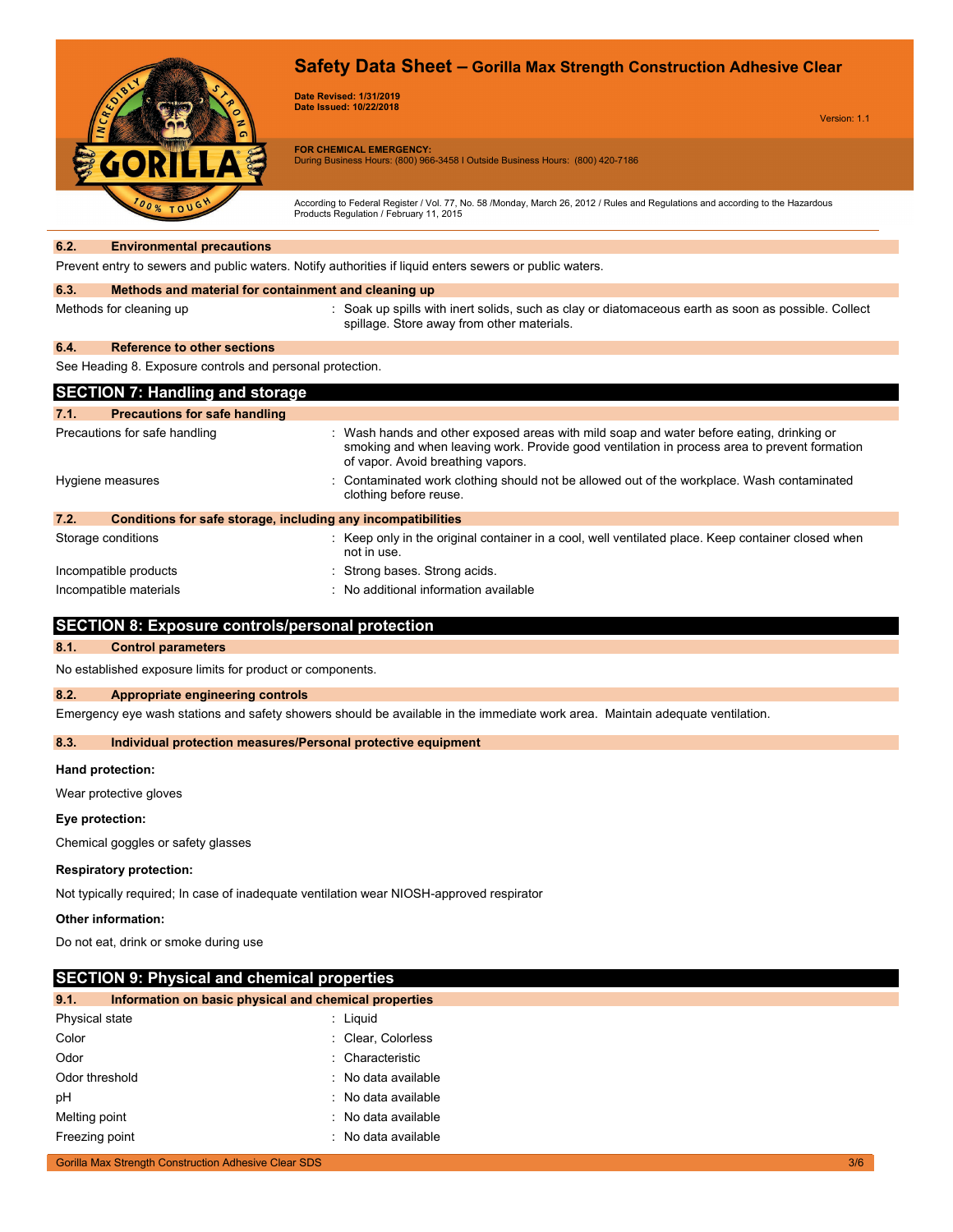# **Safety Data Sheet – Gorilla Max Strength Construction Adhesive Clear**



**Date Revised: 1/31/2019 Date Issued: 10/22/2018**

Version: 1.1

**FOR CHEMICAL EMERGENCY:** During Business Hours: (800) 966-3458 I Outside Business Hours: (800) 420-7186

According to Federal Register / Vol. 77, No. 58 /Monday, March 26, 2012 / Rules and Regulations and according to the Hazardous Products Regulation / February 11, 2015

| Boiling point                               | : No data available |
|---------------------------------------------|---------------------|
| Flash point                                 | No data available   |
| Relative evaporation rate (butyl acetate=1) | No data available   |
| Flammability (solid, gas)                   | Non flammable       |
| Vapor pressure                              | No data available   |
| Relative vapor density at 20 °C             | No data available   |
| Relative density                            | No data available   |
| Solubility                                  | No data available   |
| Log Pow                                     | No data available   |
| Auto-ignition temperature                   | No data available   |
| Decomposition temperature                   | No data available   |
| Viscosity, kinematic                        | No data available   |
| Viscosity, dynamic                          | No data available   |
| <b>Explosion limits</b>                     | No data available   |
| <b>Explosive properties</b>                 | No data available   |
| Oxidizing properties                        | No data available   |
| <b>Other information</b><br>9.2.            |                     |

|                                                      | No additional information available                           |  |  |  |
|------------------------------------------------------|---------------------------------------------------------------|--|--|--|
|                                                      | <b>SECTION 10: Stability and reactivity</b>                   |  |  |  |
| 10.1.                                                | <b>Reactivity</b>                                             |  |  |  |
|                                                      | Product is stable under normal conditions of storage and use. |  |  |  |
| 10.2.                                                | <b>Chemical stability</b>                                     |  |  |  |
|                                                      | Product is stable under normal conditions of storage and use. |  |  |  |
| 10.3.                                                | <b>Possibility of hazardous reactions</b>                     |  |  |  |
| Not established.                                     |                                                               |  |  |  |
| 10.4.                                                | <b>Conditions to avoid</b>                                    |  |  |  |
| Direct sunlight. Extremely high or low temperatures. |                                                               |  |  |  |
| 10.5.                                                | Incompatible materials                                        |  |  |  |
|                                                      | Strong acids. Strong bases.                                   |  |  |  |
| 10.6.                                                | <b>Hazardous decomposition products</b>                       |  |  |  |
|                                                      | Carbon monoxide, Carbon dioxide.                              |  |  |  |
|                                                      | <b>SECTION 11: Toxicological information</b>                  |  |  |  |
| 11.1.                                                | Information on toxicological effects                          |  |  |  |

| Acute toxicity                                        | : Not classified                       |
|-------------------------------------------------------|----------------------------------------|
| Skin corrosion/irritation                             | Not classified                         |
| Serious eye damage/irritation                         | : Causes serious eye irritation.       |
| Respiratory or skin sensitization                     | : May cause an allergic skin reaction. |
| Germ cell mutagenicity                                | : Not classified                       |
| Carcinogenicity                                       | : Not classified                       |
| Reproductive toxicity                                 | : Not classified                       |
| Specific target organ toxicity – single exposure      | : Not classified                       |
| Specific target organ toxicity – repeated<br>exposure | : Not classified                       |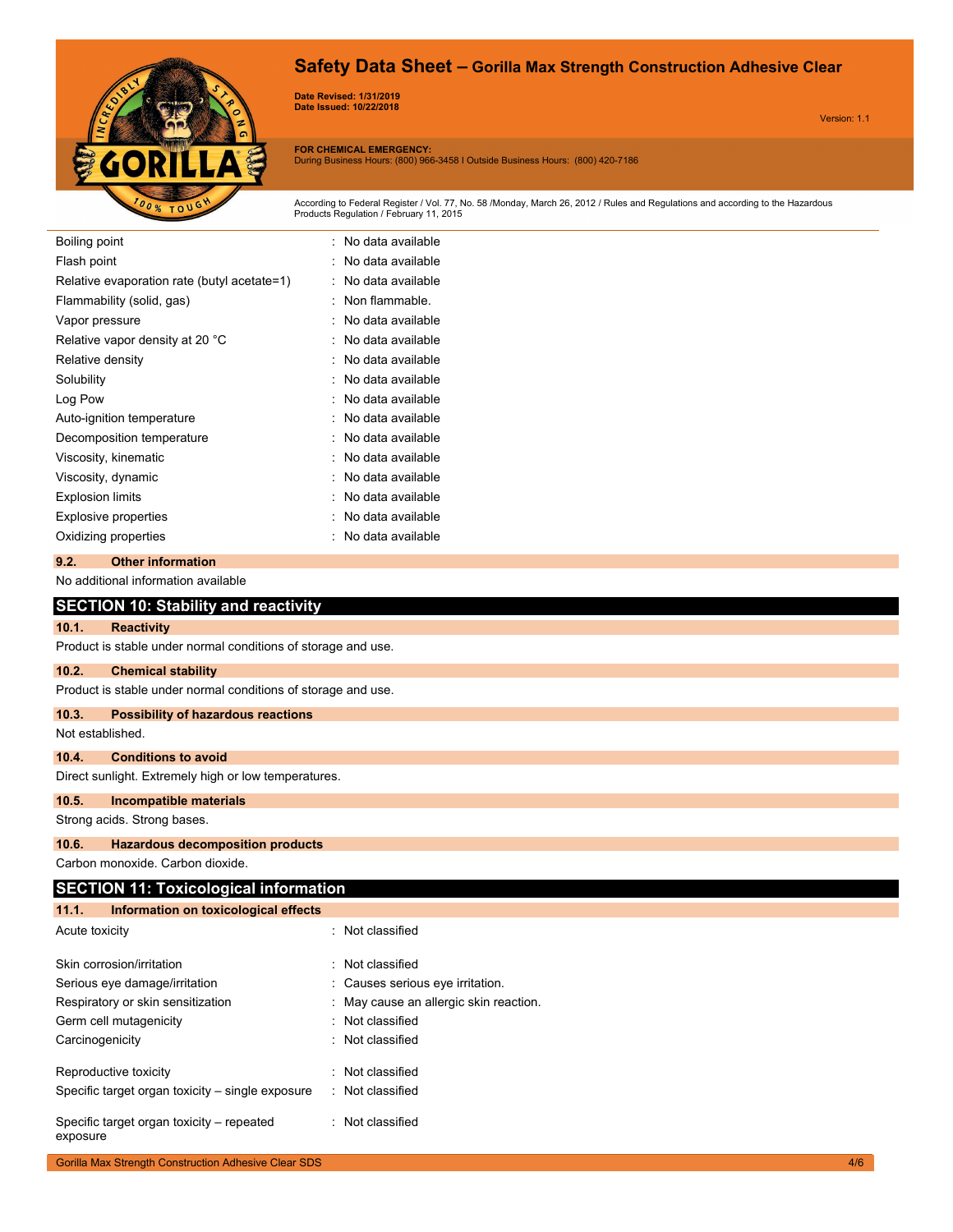|                                                                | Safety Data Sheet - Gorilla Max Strength Construction Adhesive Clear<br><b>Date Revised: 1/31/2019</b><br>Date Issued: 10/22/2018<br>Version: 1.1                         |  |  |
|----------------------------------------------------------------|---------------------------------------------------------------------------------------------------------------------------------------------------------------------------|--|--|
|                                                                | <b>FOR CHEMICAL EMERGENCY:</b><br>During Business Hours: (800) 966-3458   Outside Business Hours: (800) 420-7186                                                          |  |  |
| <b>00% TO</b>                                                  | According to Federal Register / Vol. 77, No. 58 /Monday, March 26, 2012 / Rules and Regulations and according to the Hazardous<br>Products Regulation / February 11, 2015 |  |  |
| Aspiration hazard                                              | : Not classified                                                                                                                                                          |  |  |
| Potential Adverse human health effects and<br>symptoms         | : No additional information available                                                                                                                                     |  |  |
| Symptoms/injuries after inhalation                             | : May cause an allergic skin reaction.                                                                                                                                    |  |  |
| <b>SECTION 12: Ecological information</b>                      |                                                                                                                                                                           |  |  |
| 12.1.<br><b>Toxicity</b>                                       |                                                                                                                                                                           |  |  |
| No additional information available                            |                                                                                                                                                                           |  |  |
| 12.2.<br><b>Persistence and degradability</b>                  |                                                                                                                                                                           |  |  |
| <b>Gorilla Max Strength Construction Adhesive Clear</b>        |                                                                                                                                                                           |  |  |
| Persistence and degradability                                  | Not established.                                                                                                                                                          |  |  |
| 12.3.<br><b>Bioaccumulative potential</b>                      |                                                                                                                                                                           |  |  |
| <b>Gorilla Max Strength Construction Adhesive Clear</b>        |                                                                                                                                                                           |  |  |
| Bioaccumulative potential                                      | Not established.                                                                                                                                                          |  |  |
| 12.4.                                                          |                                                                                                                                                                           |  |  |
| <b>Mobility in soil</b><br>No additional information available |                                                                                                                                                                           |  |  |
| <b>Other adverse effects</b><br>12.5.                          |                                                                                                                                                                           |  |  |
| Other information                                              | : Avoid release to the environment.                                                                                                                                       |  |  |
| <b>SECTION 13: Disposal considerations</b>                     |                                                                                                                                                                           |  |  |
| 13.1.<br><b>Disposal methods</b>                               |                                                                                                                                                                           |  |  |
| Product/Packaging disposal recommendations                     | : Dispose in a safe manner in accordance with local, state, provincial and federal regulations.                                                                           |  |  |
| <b>SECTION 14: Transport information</b>                       |                                                                                                                                                                           |  |  |
| <b>Department of Transportation (DOT)</b><br>Not applicable    |                                                                                                                                                                           |  |  |
| <b>TDG</b><br>Not applicable                                   |                                                                                                                                                                           |  |  |
| <b>IMDG</b><br>Not applicable                                  |                                                                                                                                                                           |  |  |
| <b>IATA</b><br>Not applicable                                  |                                                                                                                                                                           |  |  |
| <b>SECTION 15: Regulatory information</b>                      |                                                                                                                                                                           |  |  |
| 15.1. US Federal regulations                                   |                                                                                                                                                                           |  |  |
| <b>Product or Chemical Name (CAS)</b>                          |                                                                                                                                                                           |  |  |
| SARA Section 311/312 Hazard Classes                            | Serious eye damage or irritation<br>Skin sensitization                                                                                                                    |  |  |
|                                                                |                                                                                                                                                                           |  |  |

| 15.2. International regulations |  |
|---------------------------------|--|
| CANADA                          |  |

No additional information available